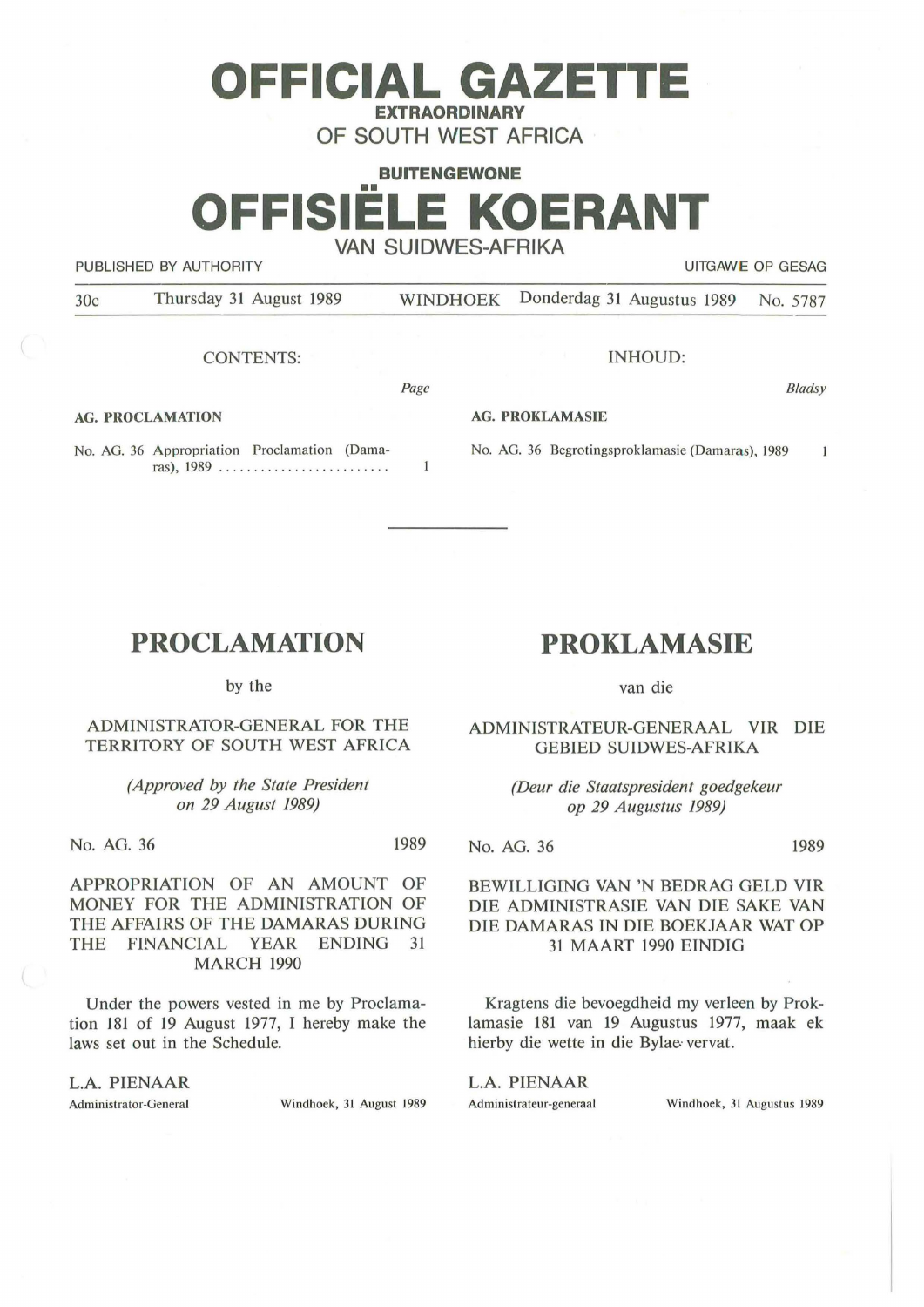#### SCHEDULE

*Appropriation of R47 497 000 for the administration of the affairs of the Damaras.* 

1. Subject to the provisions of the Representative Authorities Proclamation, 1980 (Proclamation AG. 8 of 1980), the amounts of money set out in column 1 of the Annexure are hereby appropriated, as a charge to the Revenue Fund of the Representative Authority of the Damaras, for the administration of the affairs of the Damaras during the financial year ending 31 March 1990.

#### *Short title.*

**2.** This Proclamation shall be called the Appropriation Proclamation (Damaras), 1989.

| <b>ANNEXURE</b> |
|-----------------|
|-----------------|

|     | <b>VOTE</b>                                                             | <b>COLUMN 1</b><br>R | <b>COLUMN 2</b><br>R |
|-----|-------------------------------------------------------------------------|----------------------|----------------------|
| No. | Title                                                                   |                      |                      |
| 1.  |                                                                         | 606 300              |                      |
|     | Including -<br>Official entertainment:<br>Secretary                     |                      | 1 000                |
| 2.  | GENERAL SERVICES                                                        | 5 224 000            |                      |
|     | Including $-$<br>Official entertainment:<br>Director                    |                      | 500                  |
| 3.  |                                                                         | 11 991 200           |                      |
|     | Including $-$<br>Official entertainment:<br>Director<br>Chief: Works    |                      | 750<br>500           |
| 4.  | EDUCATION                                                               | 17 238 000           |                      |
|     | Including -<br>Official entertainment:<br><b>CONTRACTOR</b><br>Director |                      | 750                  |
| 5.  |                                                                         | 3 374 000            |                      |
| 6.  | AGRICULTURE AND FORESTRY                                                | 3 863 500            |                      |
|     | Including $-$<br>Official entertainment:<br>Director                    |                      | 500                  |
| 7.  |                                                                         | 5 200 000            |                      |
|     | <b>TOTAL</b>                                                            | 47 497 000           |                      |